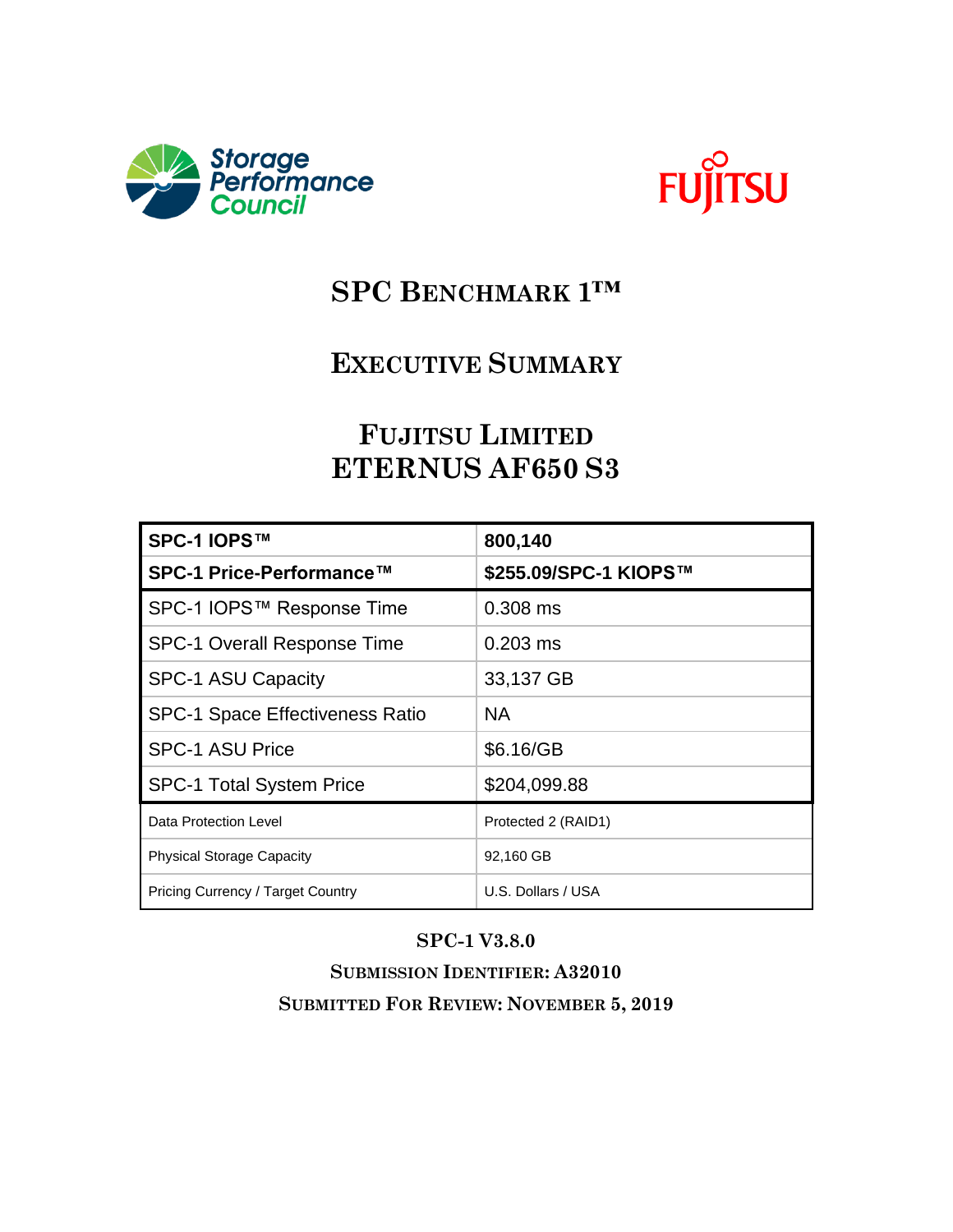### **Benchmark Configuration Diagram**

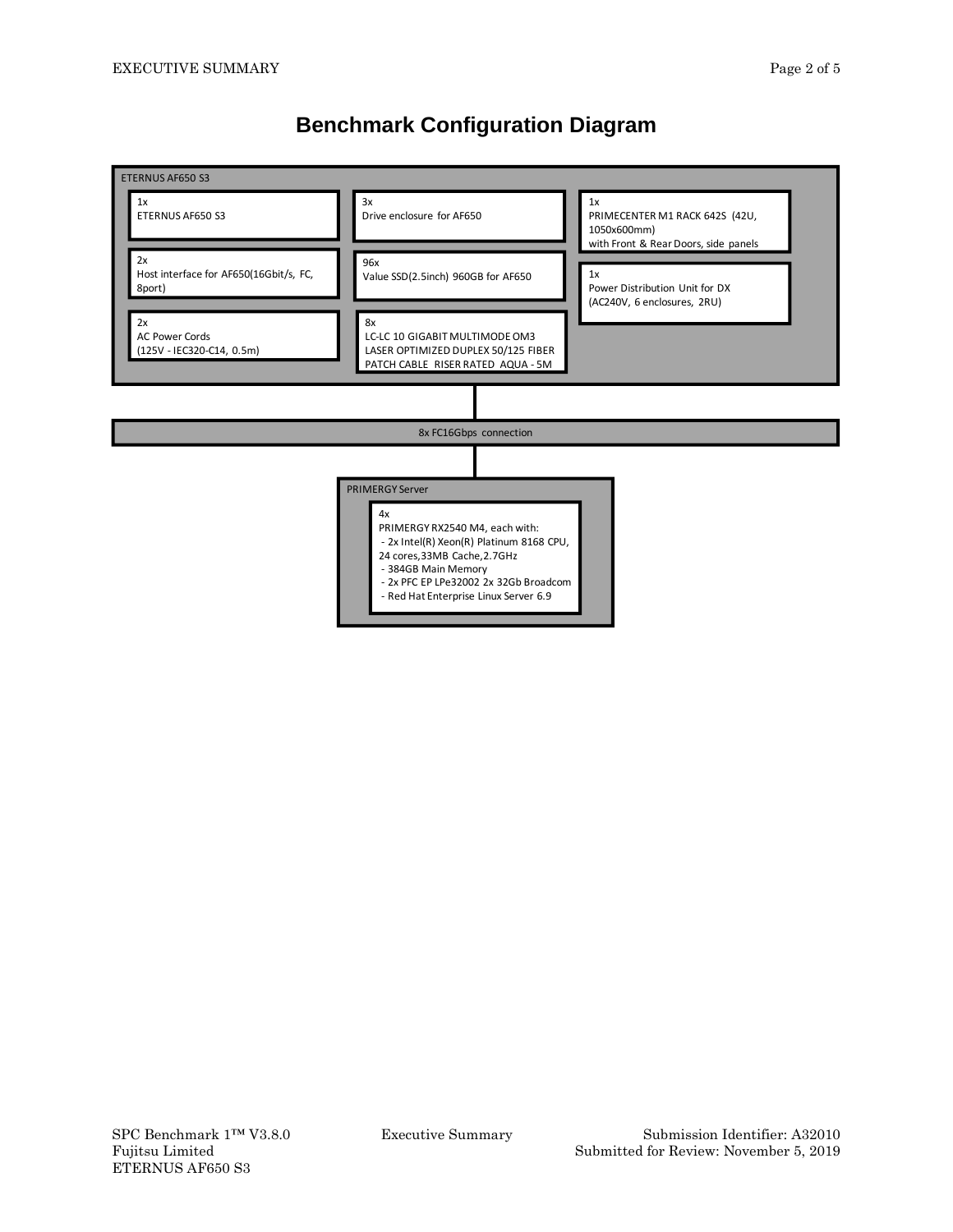#### **Tested Storage Product Description**

The Fujitsu Storage ETERNUS AF650 S3 delivers leading storage performance and automated quality of service management, enabling a maximum of system utilization and contributing to a fast ROI. It is the perfect solution when consolidating data of large-scale databases, business-critical applications and business analytics / big data – all into one all-flash system. Extensive high-availability and disaster recovery capabilities make ETERNUS AF650 an ideal storage system for any business data.

For additional details, please visit:

[https://www.fujitsu.com/global/products/computing/storage/all-flash-arrays/eternus](https://www.fujitsu.com/global/products/computing/storage/all-flash-arrays/eternus-af650-s3/)[af650-s3/](https://www.fujitsu.com/global/products/computing/storage/all-flash-arrays/eternus-af650-s3/)

### **Priced Storage Configuration Components**

| 8x Emulex LightPulse LPe32002-M2 2-Port 32Gb Fibre Channel Adapter |  |  |  |  |
|--------------------------------------------------------------------|--|--|--|--|
| 1x ETERNUS AF650 S3 with:                                          |  |  |  |  |
| 1x Controller Enclosure Module with:                               |  |  |  |  |
| 2x Control Module, each with:                                      |  |  |  |  |
| 384 GB cache                                                       |  |  |  |  |
| 1x Channel Adapter with:                                           |  |  |  |  |
| 4x 16 Gbps Fibre Channel Host Ports                                |  |  |  |  |
| 96x 960 GB SSD Storage Devices (without Hot Spare)                 |  |  |  |  |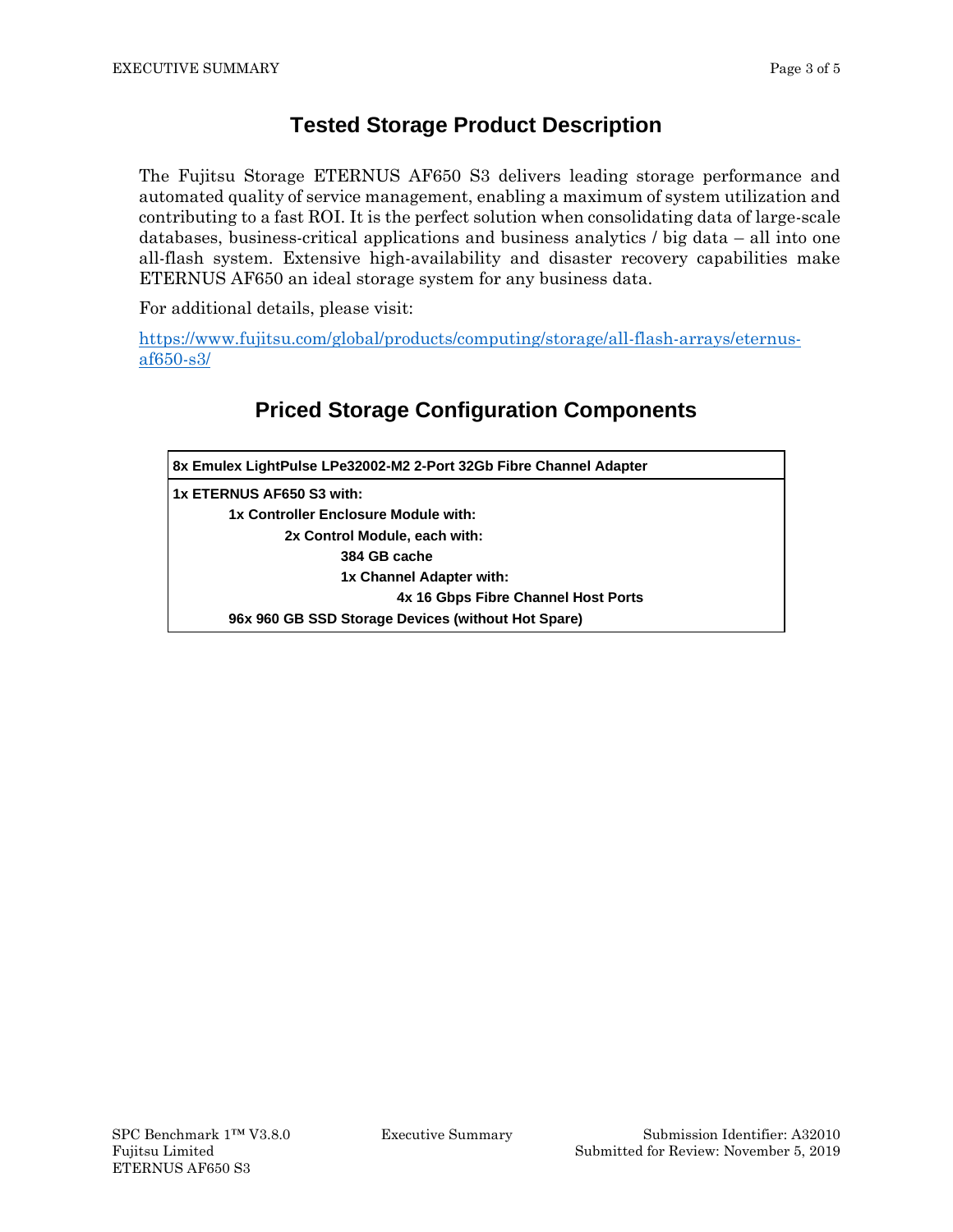| Part No.                                   | <b>Description</b>                                                                                                      | <b>Source</b> | Qty          | <b>Unit Price</b> | <b>Ext. Price</b>    | Disc.      | Disc. Price |
|--------------------------------------------|-------------------------------------------------------------------------------------------------------------------------|---------------|--------------|-------------------|----------------------|------------|-------------|
| <b>Hardware &amp; Software</b>             |                                                                                                                         |               |              |                   |                      |            |             |
| ET653SAU                                   | <b>ETERNUS AF650 S3</b>                                                                                                 | 1             | 1            | 49.030.00         | 49,030.00            | 53%        | 23,044.10   |
| ETREADAU                                   | Drive enclosure for AF650 S3(2.5inch)                                                                                   | 1             | 3            | 4.700.00          | 14,100.00            | 53%        | 6,627.00    |
| ETRHH8A                                    | Host interface for AF650 S3(16Gbit/s, FC, 8port)                                                                        | 1             | $\mathbf{1}$ | 8.310.00          | 8.310.00             | 53%        | 3,905.70    |
| ETRSA92                                    | Value SSD(2.5inch) 960GB x12 for AF650 S3                                                                               | 1             | 8            |                   | 40,200.00 321,600.00 | 53%        | 151,152.00  |
| S26361-F4994-L502                          | PFC EP LPe32002 2x 32Gb Broadcom                                                                                        | 1             | 8            | 1,368.00          | 10,944.00            | 53%        | 5,143.68    |
| ETRKC15U                                   | AC100/200V Power Cord for AF650 S3, DX500/DX600/DX900 S5(IEC60320 C14, 1.5m)                                            | 1             | 4            | 150.00            | 600.00               | 53%        | 282.00      |
| ETRP48U                                    | Power distribution unit for AF650 S3, DX500/DX600/DX900 S5(AC24A/200-240V, 2U, 16Outlets)                               | 1             | 1            | 1,870.00          | 1,870.00             | 53%        | 878.90      |
| <b>ETRRASU</b>                             | 19-inch rack (Standard door, 2000mm, Base rack with stabilizers)                                                        | 1             | $\mathbf{1}$ | 4.070.00          | 4,070.00             | 53%        | 1,912.90    |
| 13-61-343827-003                           | Custom Fibre Host interface cable 3m LC-LC Crossed Polarity Duplex MM-50/125um; 3.0mm; Riser<br>rated; OM3; Aqua Jacket | 1             | 8            | 80.00             | 640.00 53%           |            | 300.80      |
| Hardware & Software Subtotal               |                                                                                                                         |               |              |                   |                      |            | 193,247.08  |
|                                            | <b>Support &amp; Maintenance</b>                                                                                        |               |              |                   |                      |            |             |
|                                            | ETERNUS AF650 Warranty, 36 Months, Basic Level, 12x5 Phone Support, 9x5 NBD Onsite                                      | 1             | $\mathbf{1}$ | 0.00              | 0.00                 | 0%         | 0.00        |
|                                            | ETERNUS AF650 Warranty Uplift, 36 Months, Enhanced Plus Level, 24x7 4hr Onsite, Prepaid billing                         | 1             | 1            | 13,566.00         | 13,566.00            | 20%        | 10,852.80   |
| <b>Support &amp; Maintenance Subtotal</b>  |                                                                                                                         |               |              |                   |                      | 10,852.80  |             |
|                                            |                                                                                                                         |               |              |                   |                      |            |             |
| <b>SPC-1 Total System Price</b>            |                                                                                                                         |               |              |                   |                      | 204,099.88 |             |
| SPC-1 IOPS™                                |                                                                                                                         |               |              |                   | 800.140              |            |             |
| SPC-1 Price-Performance™ (\$/SPC-1 KIOPS™) |                                                                                                                         |               |              |                   | 255.09               |            |             |
| SPC-1 ASU Capacity (GB)                    |                                                                                                                         |               |              | 33.137            |                      |            |             |
| SPC-1 ASU Price (\$/GB)                    |                                                                                                                         |               |              | 6.16              |                      |            |             |

### **Storage Configuration Pricing**

Pricing Sources: 1 = Fujitsu

**Discount Details**: The discounts shown are based on the storage capacity purchased and are generally available.

**Warranty**: The 3-year maintenance and support included in the above pricing meets or exceeds a 24x7 coverage with a 4-hour response time.

**Availability Date**: November 5, 2019.